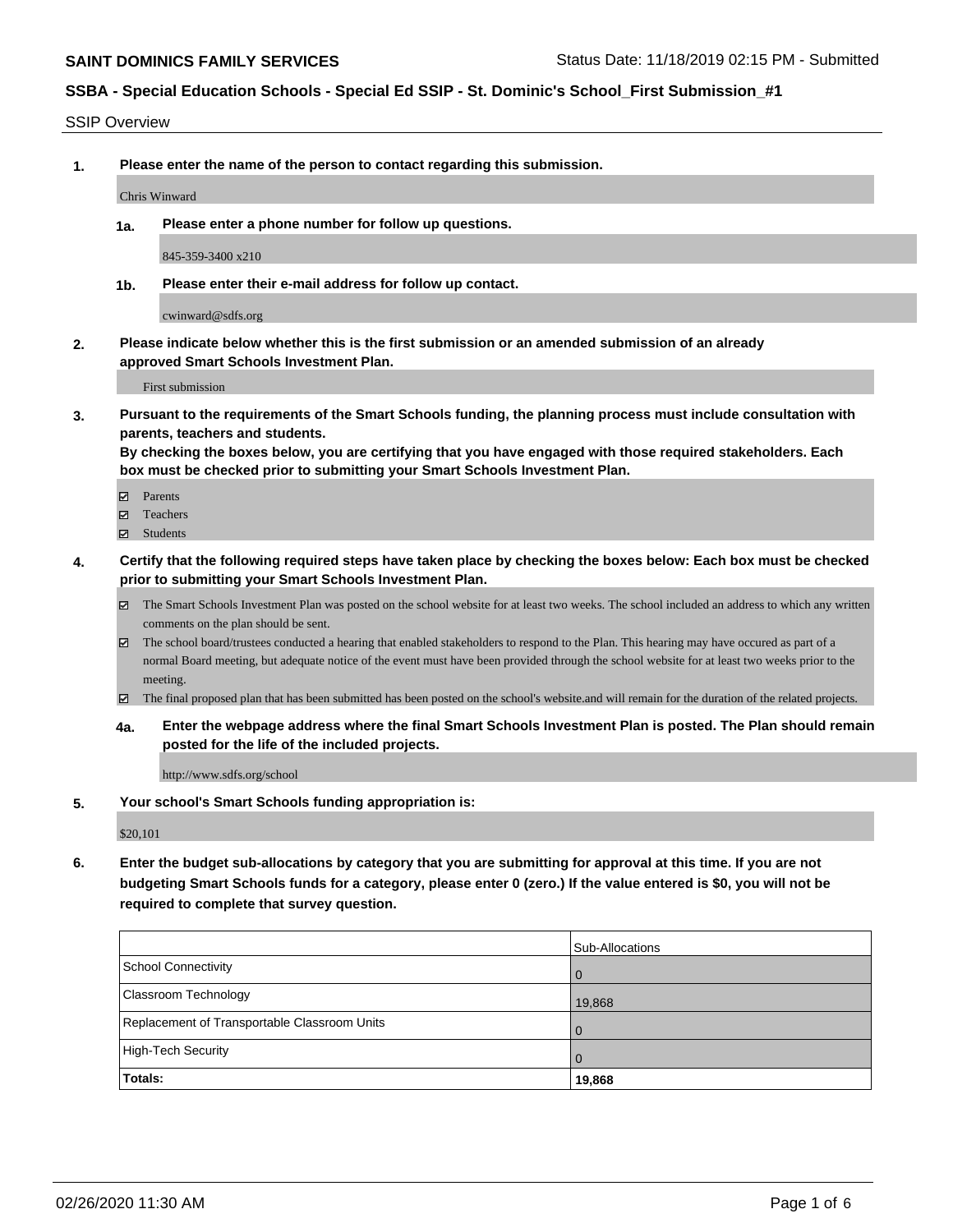School Connectivity

**1. Describe how you intend to use Smart Schools funds for high-speed broadband and/or wireless connectivity projects in school buildings.**

(No Response)

**2. Describe how the school plans to use digital connectivity and technology to improve teaching and learning.**

(No Response)

**3. Does your School Connectivity project require new construction or substantially altered space and result in capitalized cost in excess of \$100,000?**

(No Response)

**4. If you are submitting an allocation for School Connectivity complete this table. Note that the calculated Total at the bottom of the table must equal the Total allocation for this category that you entered in the SSIP Overview overall budget.** 

|                                            | Sub-Allocation |
|--------------------------------------------|----------------|
| Network/Access Costs                       | (No Response)  |
| Outside Plant Costs                        | (No Response)  |
| School Internal Connections and Components | (No Response)  |
| <b>Professional Services</b>               | (No Response)  |
| Testing                                    | (No Response)  |
| Other Upfront Costs                        | (No Response)  |
| <b>Other Costs</b>                         | (No Response)  |
| Totals:                                    | 0              |

**5. Please detail the type, quantity, per unit cost and total cost of the eligible items under each sub-category. This is especially important for any expenditures listed under the "Other" category. All expenditures must be eligible for tax-exempt financing to be reimbursed with Smart Schools funds. Sufficient detail must be provided so that we can verify this is the case. If you have any questions, please contact us directly through smartschools@nysed.gov. Add rows under each sub-category for additional items, as needed.**

| each type.<br>(No Response)      | (No Response)          | (No Response) | (No Response) | (No Response)     |
|----------------------------------|------------------------|---------------|---------------|-------------------|
|                                  |                        |               |               |                   |
| Repeat to add another item under |                        |               |               |                   |
| ∣type.                           |                        |               |               |                   |
| Select the allowable expenditure | I Item to be purchased | Quantity      | Cost per Item | <b>Total Cost</b> |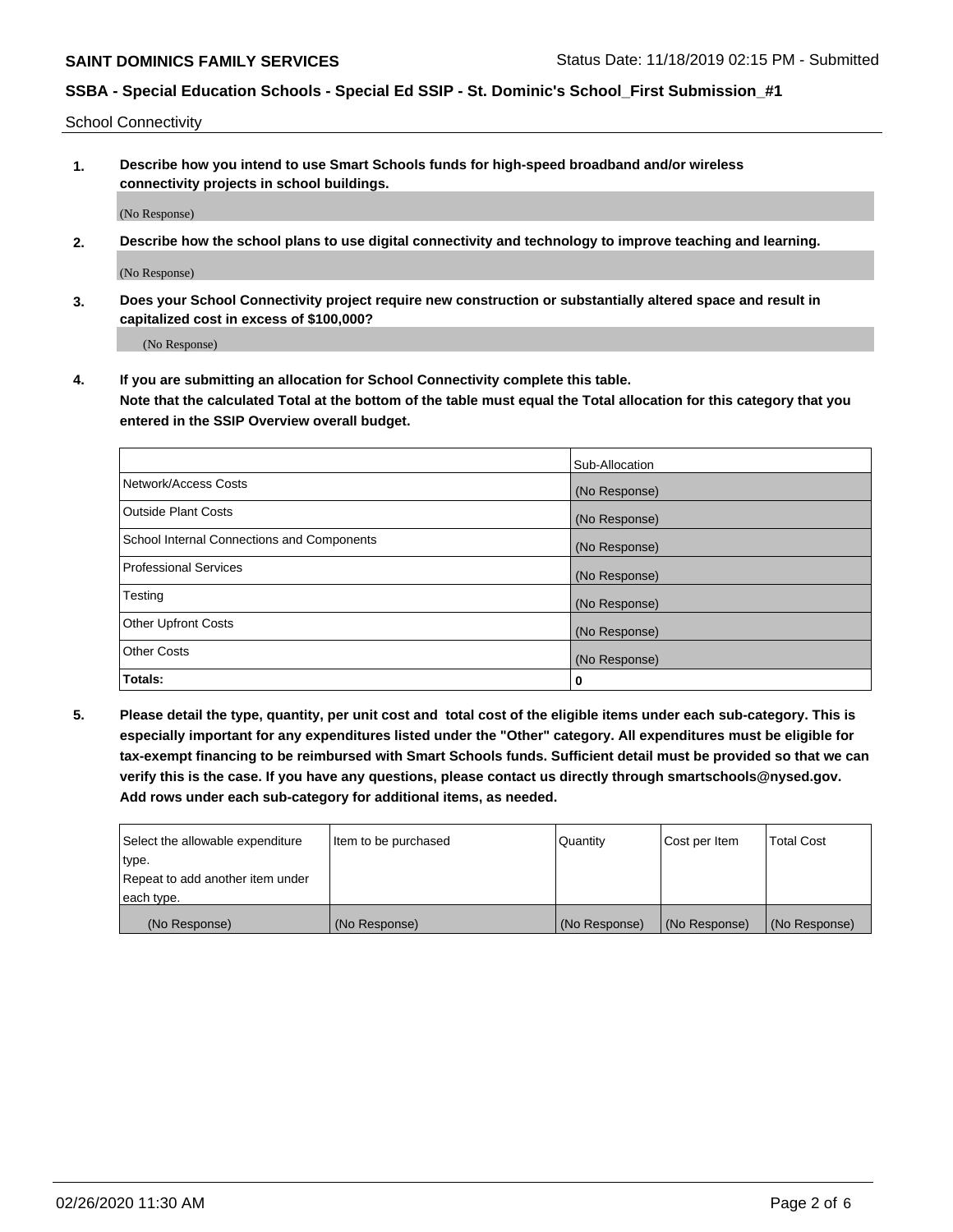Classroom Learning Technology Equipment (Devices)

**1. Describe the devices you intend to purchase and their compatibility with existing or planned platforms or systems.**

SDFS intends to purchase:

• 26 - Belkin Desktop Computers: Optiplex 5050 MMF 15-7500T W10 PRO 8GB

• 26 - Dell 22 Monitors: E2218H

Both components are fully compatible with our existing systems.

#### **2. Describe how the proposed technology purchases will improve teaching and learning inside or outside of the classroom.**

As part of a continuous technology infrastructure improvement plan, Saint Dominic's School intends to use these funds to upgrade the desktops and monitors in all of the classrooms and the library.

Approximately 26 new desktops and monitors will be used by students and teachers in the classroom and the library for individual and group instructional activities, including differential instruction for students with varying levels of learning needs. The desktops provide a variety of instructional and learning opportunities via online and software packages to instruct, review, practice, and reinforce classroom teaching in all subject areas. Most curriculum materials also have online components and embedded links for students to access additional information to enhance learning. Many computer programs also offer group learning opportunities such as collaborative writing, a helpful tool for our new student school newspaper. Students will also have access to the most recent technology for digital art media to enhance the art curriculum. Other examples of desktop uses include digital read-aloud text, virtual simulation, virtual field trips, research, and assessments.

**3. To ensure the sustainability of technology purchases made with Smart Schools funds, schools must have a plan to maintain and support technology purchases reimbursed with Smart Schools funds. This sustainability plan should support recurring costs of use that are ineligible for Smart Schools funding such as device maintenance, technical support, Internet and wireless fees, maintenance of hotspots, staff professional development, building maintenance and the replacement of incidental items.**

By checking this box, you certify that the school has a sustainability plan as described above.

**4. Schools must ensure that devices purchased with Smart Schools funds will be distributed, prepared for use, maintained and supported appropriately. Schools must maintain detailed device inventories in accordance with generally accepted accounting principles.**

By checking this box, you certify that the school has a distribution and inventory management plan and system in place.

- **5. Schools must contact the SUNY/CUNY teacher preparation program that supplies the largest number of its new teachers to request advice on innovative uses and best practices at the intersection of pedagogy and educational technology.**
	- By checking this box, you certify that you have contacted the SUNY/CUNY teacher preparation program that supplies the largest number of your new teachers to request advice on these issues.
	- **5a. Please enter the name of the SUNY or CUNY Institution that you contacted.**

SUNY Albany

**5b. Enter the primary Institution phone number.**

518-442-4988

**5c. Enter the name of the contact person with whom you consulted and/or will be collaborating with on innovative uses of technology and best practices.**

Kristen Wilcox

**6. If you are submitting an allocation for Classroom Educational Technology, complete this table.**

**Note that the calculated Total at the bottom of the table must equal the Total allocation for this category that you entered in the SSIP Overview overall budget.**

|                         | Sub-Allocation |
|-------------------------|----------------|
| Interactive Whiteboards | l O            |
| Computer Servers        |                |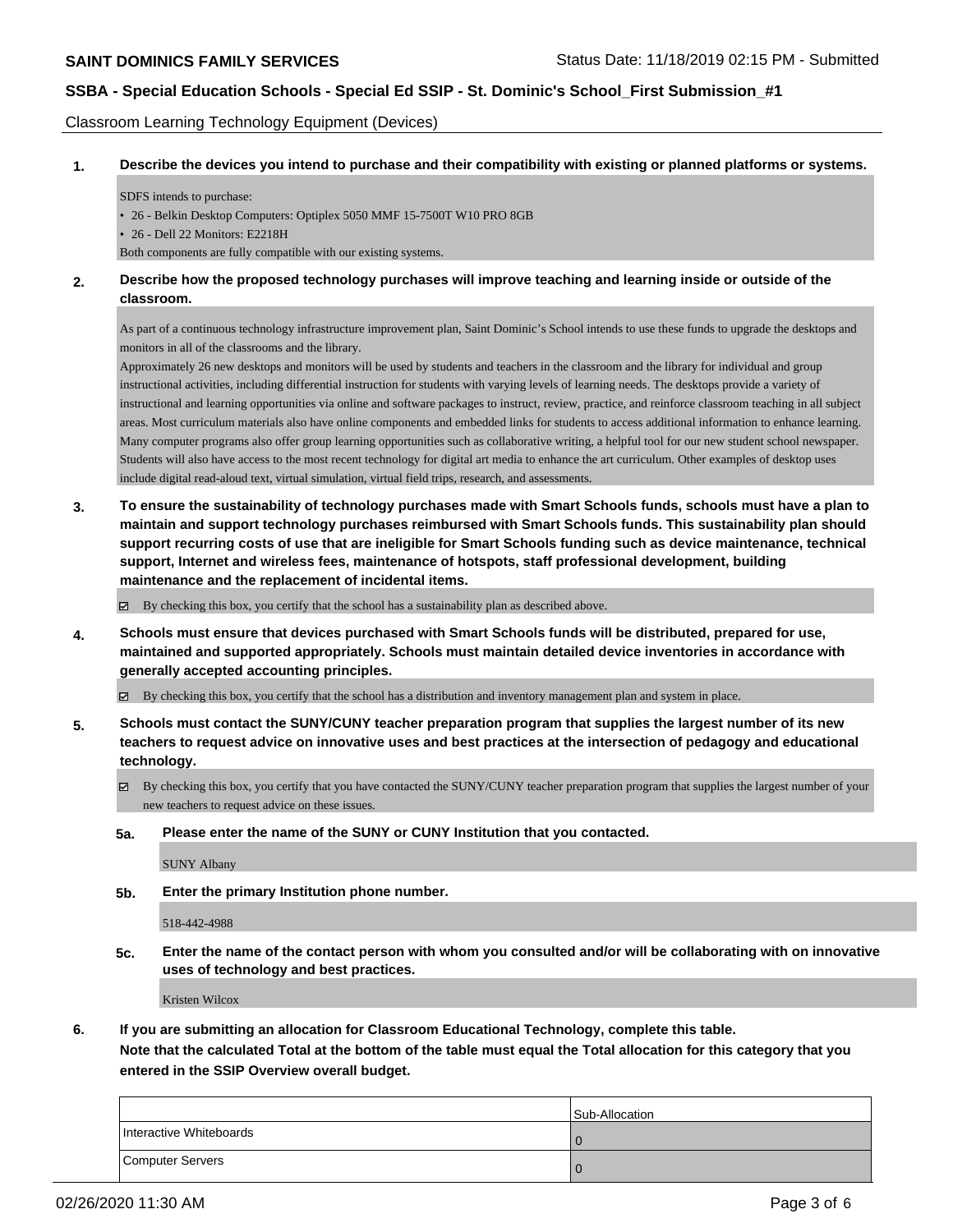Classroom Learning Technology Equipment (Devices)

|                         | Sub-Allocation |
|-------------------------|----------------|
| Desktop Computers       | 19,868         |
| Laptop Computers        | l 0            |
| <b>Tablet Computers</b> | l 0            |
| <b>Other Costs</b>      | (No Response)  |
| <b>Totals:</b>          | 19,868         |

**7. Please detail the type, quantity, per unit cost and total cost of the eligible items under each sub-category. This is especially important for any expenditures listed under the "Other" category. All expenditures must be capital bond eligible to be reimbursed with Smart Schools funds. If you have any questions, please contact us directly through smartschools@nysed.gov.**

**Add rows under each sub-category for additional items, as needed.**

| Select the allowable expenditure | Item to be purchased                                                       | Quantity | Cost per Item | <b>Total Cost</b> |
|----------------------------------|----------------------------------------------------------------------------|----------|---------------|-------------------|
| type.                            |                                                                            |          |               |                   |
| Repeat to add another item under |                                                                            |          |               |                   |
| each type.                       |                                                                            |          |               |                   |
| <b>Desktop Computers</b>         | <b>Belkin Desktop Computers: Optiplex</b><br>5050 MMF 15-7500T W10 PRO 8GB | 26       | 664           | 17,285            |
| <b>Desktop Computers</b>         | Dell 22 Monitors: E2218H                                                   | 26       | 99            | 2,583             |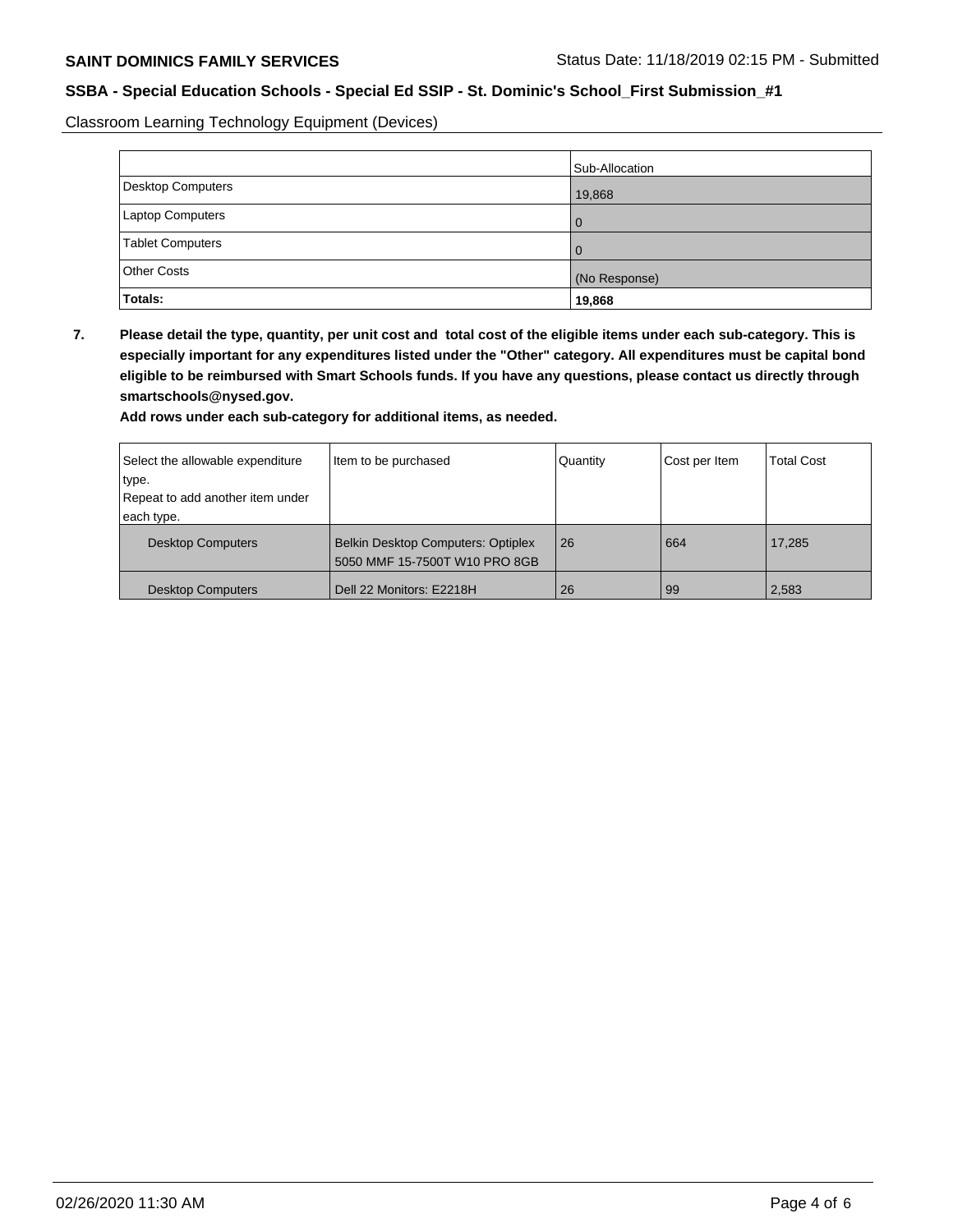Replace/Modernize Transportable Classrooms

**1. Describe the school's plan to construct, enhance or modernize education facilities to provide high-quality instructional space by replacing transportable classrooms.**

(No Response)

**2. Does your Classroom Trailer project require new construction or substantially altered space and result in capitalized cost in excess of \$100,000?**

(No Response)

**3. If you have made an allocation for Replace Transportable Classrooms, complete this table. Note that the calculated Total at the bottom of the table must equal the Total allocation for this category that you entered in the SSIP Overview overall budget.**

|                                                | Sub-Allocation |
|------------------------------------------------|----------------|
| Construct New Instructional Space              | (No Response)  |
| Enhance/Modernize Existing Instructional Space | (No Response)  |
| Other Costs                                    | (No Response)  |
| Totals:                                        | 0              |

**4. Please detail the type, quantity, per unit cost and total cost of the eligible items under each sub-category. This is especially important for any expenditures listed under the "Other" category. All expenditures must be capital bond eligible to be reimbursed with Smart Schools funds. If you have any questions, please contact us directly through smartschools@nysed.gov.**

**Add rows under each sub-category for additional items, as needed.**

| Select the allowable expenditure | lltem to be purchased | Quantity      | Cost per Item | <b>Total Cost</b> |
|----------------------------------|-----------------------|---------------|---------------|-------------------|
| type.                            |                       |               |               |                   |
| Repeat to add another item under |                       |               |               |                   |
| each type.                       |                       |               |               |                   |
| (No Response)                    | (No Response)         | (No Response) | (No Response) | (No Response)     |